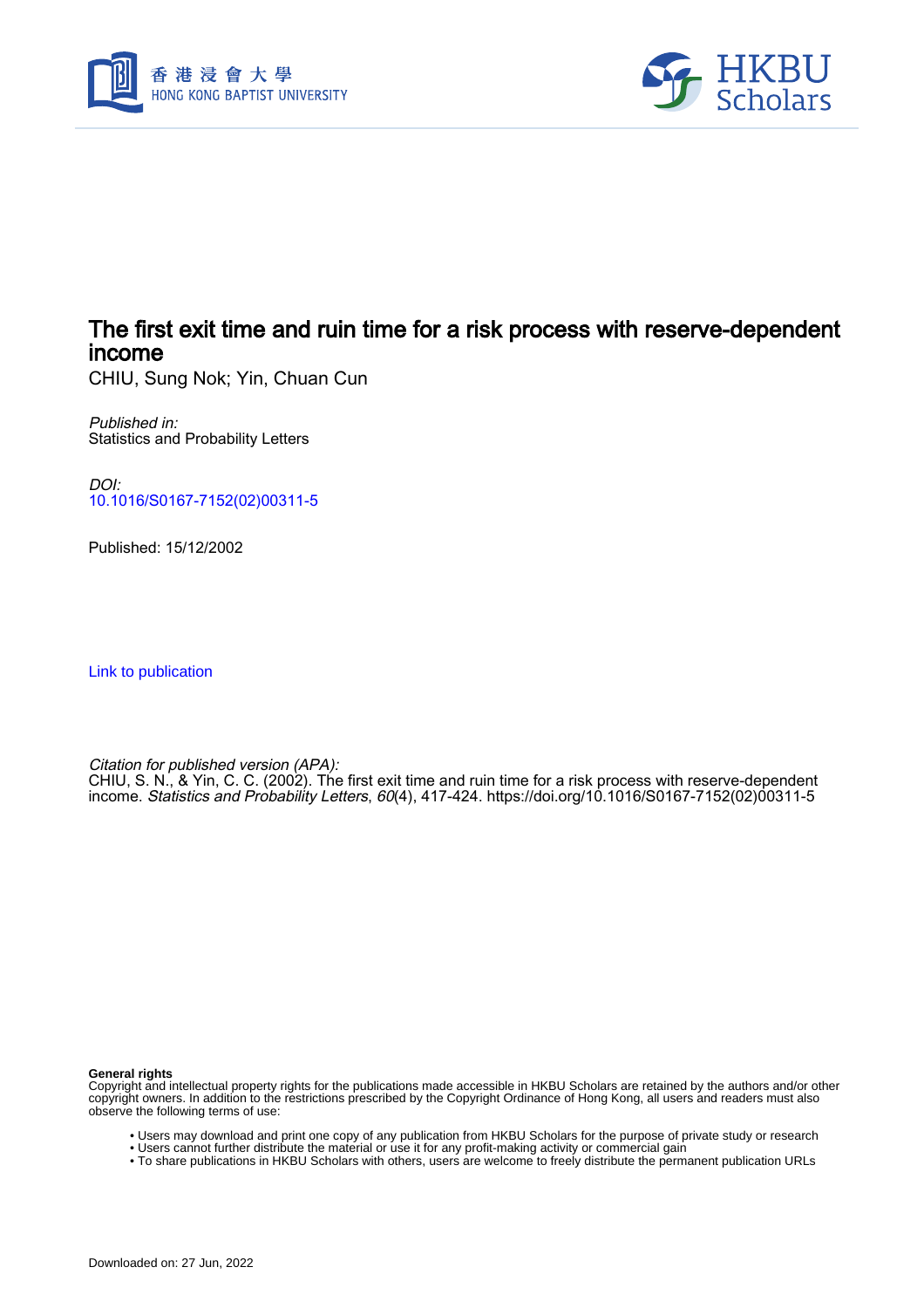# **The first exit time and ruin time for a risk process with reserve-dependent income**

**Sung Nok Chiu** *a,<sup>∗</sup>* **and Chuan Cun Yin** *b,a*

*<sup>a</sup>Department of Mathematics, Hong Kong Baptist University, Kowloon Tong, Hong Kong*

*<sup>b</sup>Department of Mathematics, Qufu Normal University, Shandong, P. R. China*

## **Abstract**

This paper investigates the first exit time and the ruin time of a risk reserve process with reserve-dependent income under the assumption that the claims arrive as a Poisson process. We show that the Laplace transform of the distribution of the first exit time from an interval satisfies an integro-differential equation. The exact solution for the classical model and for the Embrechts-Schmidli model are derived.

*MSC:* 91B30, 62P05

*Keywords:* First exit time; Ruin time; Ruin probability; Risk reserve process; Embrechts-Schmidli model

Typeset by  $A\mathcal{M}S$ -T<sub>E</sub>X

<sup>\*</sup> Corresponding author.

*E-mail addresses*: snchiu@math.hkbu.edu.hk (S. N. Chiu), ccyin@qfnu.edu.cn (C. C. Yin)

Research supported by a grant from the Research Grants Council of the Hong Kong Special Administrative Region, China (Project No. HKBU/2075/98P) and also by the National Natural Science Foundation of China (Project No. 19801020).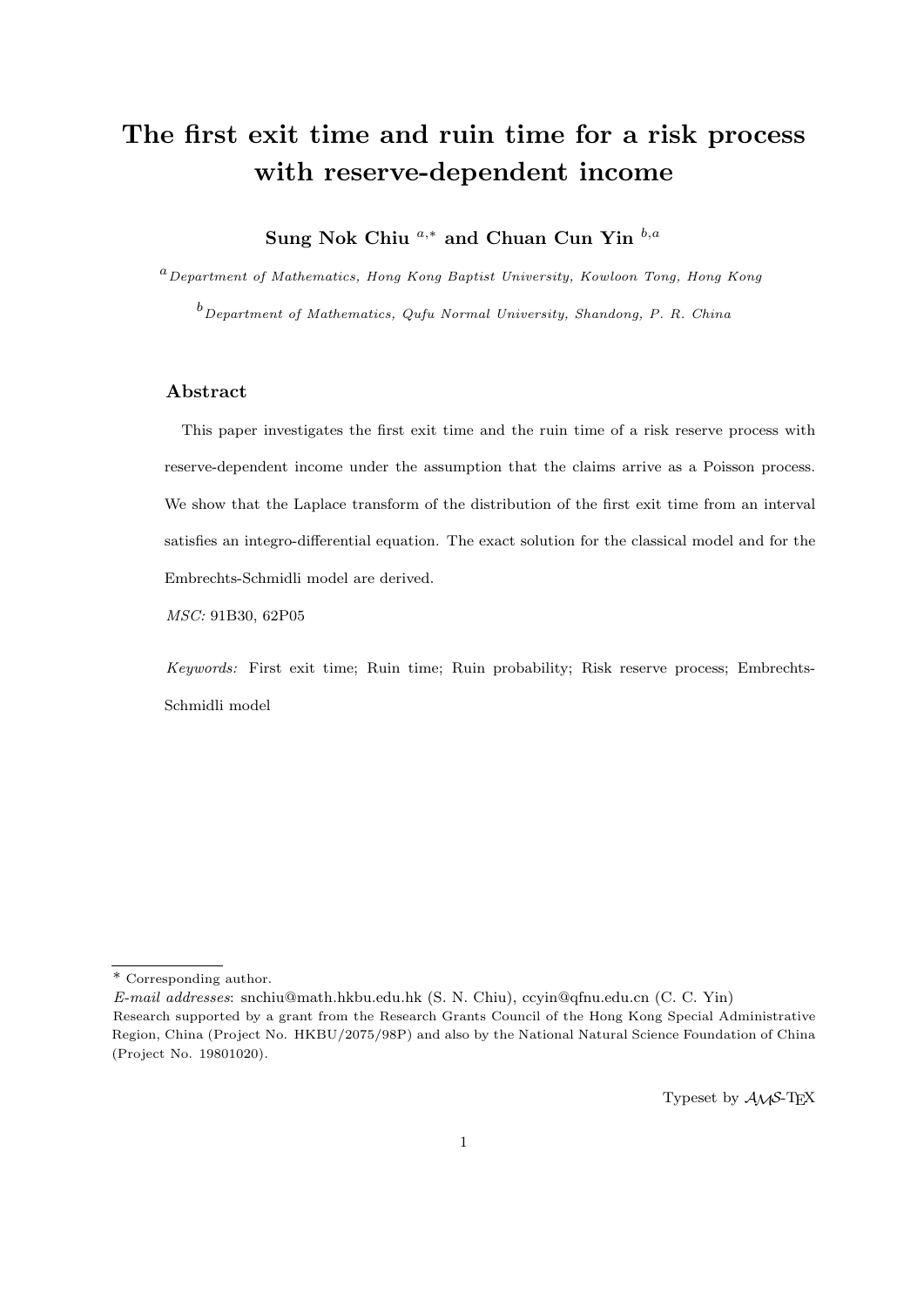#### **1. Introduction**

Consider the risk reserve process  $(X_t)_{t\geq 0}$  described by

$$
X_t = x + \int_0^t c(X_s)ds - S_t, \quad t \ge 0,
$$

where x is the non-negative initial capital,  $c(\cdot)$  a continuously differentiable Lipschitz function which represents the positive reserve-dependent income rate, and  $(S_t)_{t\geq0}$  the aggregate claim process defined by  $S_t = \sum_{i=1}^{N_t} Y_i$  such that  $(N_t)_{t \geq 0}$  is a Poisson process with intensity  $\lambda$  and  $(Y_i)_{i\geq 1}$  a sequence of independent claim amounts. Assume that  $(N_t)_{t\geq0}$  and  $Y_i$ 's are independent and  $Y_i$ 's are identically distributed having an absolutely continuous distribution function *P* with  $P(0) = 0$  and a finite mean. An important particular case is the classical risk process obtained by taking  $c(\cdot)$  as a constant.

From Dassios and Embrechts (1989) or Embrechts and Schmidli (1994) we know that  $(X_t)_{t>0}$  is a piecewise deterministic Markov process (PDMP) taking values in R with extended generator *A* that satisfies

$$
\mathcal{A}f(x) = \chi f(x) + \lambda \int_0^\infty (f(x - y) - f(x)) \mathrm{d}P(y),
$$

where *f* belongs to the domain  $\mathcal{D}(\mathcal{A})$  of the generator  $\mathcal{A}$  of  $(X_t)_{t\geq0}$ ,  $\chi=c(x)\frac{d}{dx}$  $\frac{d}{dx}$  is the vector field of the integral curves of the PDMP.

Assume that all processes and random variables are defined on a filtered probability space  $(\Omega, \mathcal{F}, P, (\mathcal{F})_{t \geq 0})$ , where  $\mathcal{F}_t$  is right-continuous. Denoted by  $\mathbf{P}_x$  and  $\mathbf{E}_x$  the conditional distribution of  $X_t$  and its expectation operator, given that  $X_0 = x$ . For two constants  $b < a$ , define the first exit time from  $(b, a)$  by  $\tau_{a,b} = \inf\{t > 0 : X_t \leq b \text{ or } X_t \geq a\}$  and so  $\tau_{\infty,0}$  is the time of ruin. Note that  $\tau_{a,b}$  is a stopping time with respect to  $(\mathcal{F}_t)_{t\geq0}$ . In order to avoid  $\mathbf{P}_x(\tau_{\infty,0} < \infty) = 1$ , we assume the net profit condition  $\mathbf{E}_0(X_t) > 0$  for  $t \geq 0$ .

We conclude this section by showing that the Laplace transform of  $\tau_{a,b}$  satisfies the integro-differential equation given in (1.1).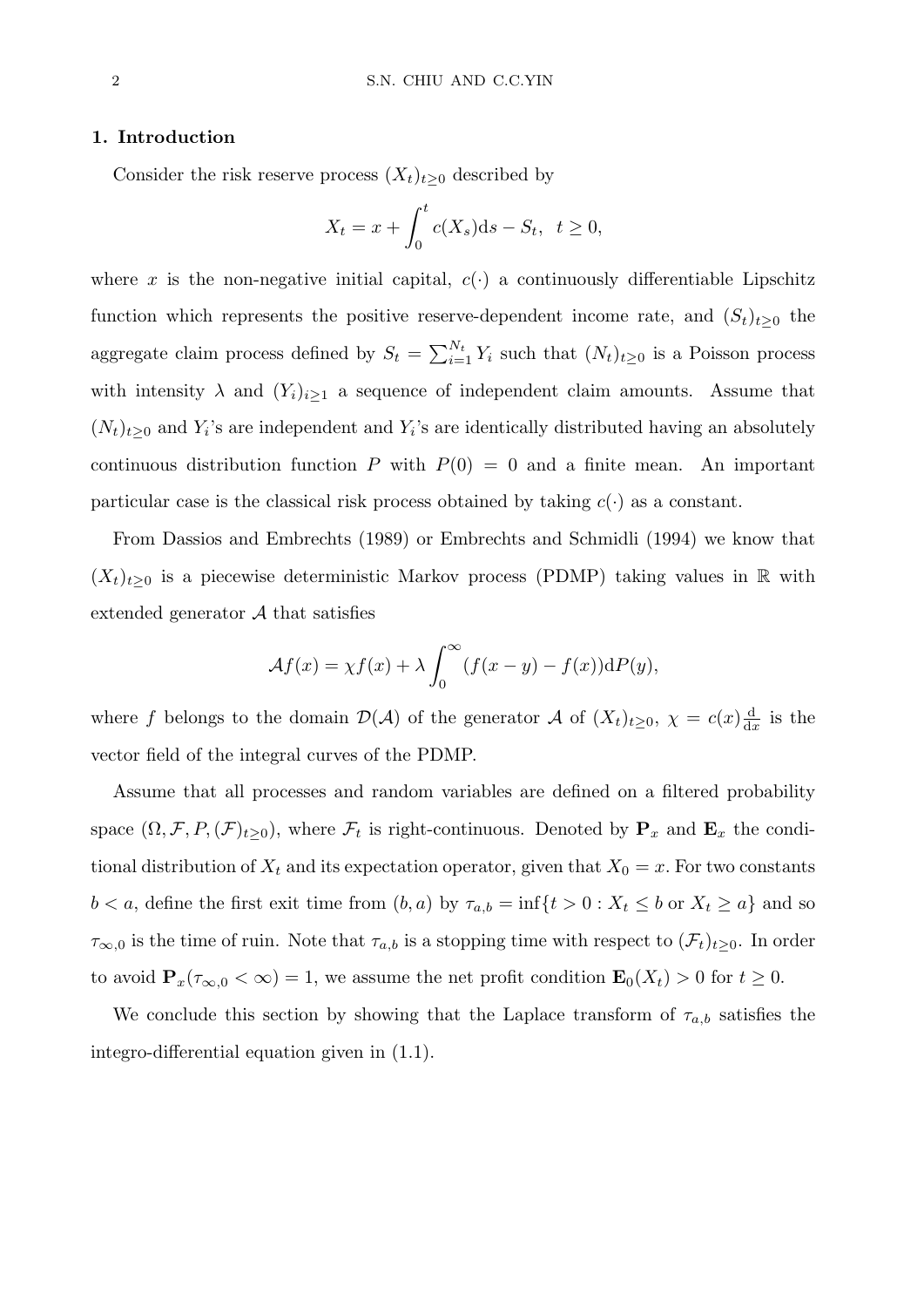**Lemma 1.1.** *For*  $\alpha > 0$ *, consider the Laplace transform*  $V(x) := \mathbf{E}_x e^{-\alpha \tau_{a,b}}$ ,  $b < x < a$ . *Then V* is the unique solution in  $\mathcal{D}(\mathcal{A})$  of

$$
\chi V(x) - \lambda \int_b^x V(t) \mathrm{d}P(x-t) + \lambda (1 - P(x-b)) = (\lambda + \alpha)V(x), \ x \in (b, a), \qquad (1.1)
$$

*with the boundary condition*  $V(a) = 1$ *.* 

*Proof.* The Markov property implies that for  $s < \tau_{a,b}$ 

$$
\mathbf{E}_x\left(V(X_{\tau_{a,b}})e^{-\alpha\tau_{a,b}}|\mathcal{F}_s\right)=V(X_s)e^{-\alpha s},
$$

where  $\mathcal{F}_s$  is the *σ*-algebra generated by  $\{X_t, t \leq s\}$ . The left-hand side is a local martingale on  $[0, \tau_{a,b})$ , and so is  $e^{-\alpha s}V(X_s)$ . Note that

$$
V(x) = 1 - \alpha \mathbf{E}_x \int_0^\infty e^{-\alpha t} \mathbf{1}(\tau_{a,b} > t) dt.
$$

By using the same method as in the proof of the first part of Theorem 32.2 in Davis (1993), we have  $V \in \mathcal{D}(\mathcal{A})$ . Applying the PDMP Differential Formula (Davis, 1993, Theorem 31.3) for  $s \in [0, \tau_{a,b})$  leads to

$$
V(X_s)e^{-\alpha s} - V(x) = \int_0^s e^{-\alpha t} (\mathcal{A} - \alpha)V(X_t)dt + \text{a local martingale.} \tag{1.2}
$$

It follows that the first integral on the right-hand side of (1.2) is a local martingale. Hence, the smoothness of *V* implies  $AV(x) - \alpha V(x) = 0$  in  $(b, a)$ *.* Since  $V(x) = 1$  for  $x < b$ , equation (1.1) follows. The boundary condition  $V(a) = 1$  is obvious.

To show the uniqueness, suppose V is a function that satisfies (1.1), and so  $AV(x)$  $\alpha V(x)$ . We now prove that  $V(x) = \mathbf{E}_x e^{-\alpha \tau_{a,b}}$ . If  $V \in \mathcal{D}(\mathcal{A})$ , then  $V e^{-\alpha s} \in \mathcal{D}(\mathcal{A})$ . Applying the PDMP Differential Formula for  $s \in [0, \tau_{a,b})$  leads to (1.2) again. Now in view of (1.1), we observe that  $M_s := V(X_s)e^{-\alpha s}$  is a local martingale. Since V is bounded,  $M_s$  is a bounded martingale. Note that  $\tau_{a,b}$  is a stopping time and  $\mathbf{E}_x \tau_{a,b} < \infty$ . Thus, by the Optional-Stopping Theorem and the dominated convergence theorem, the result follows.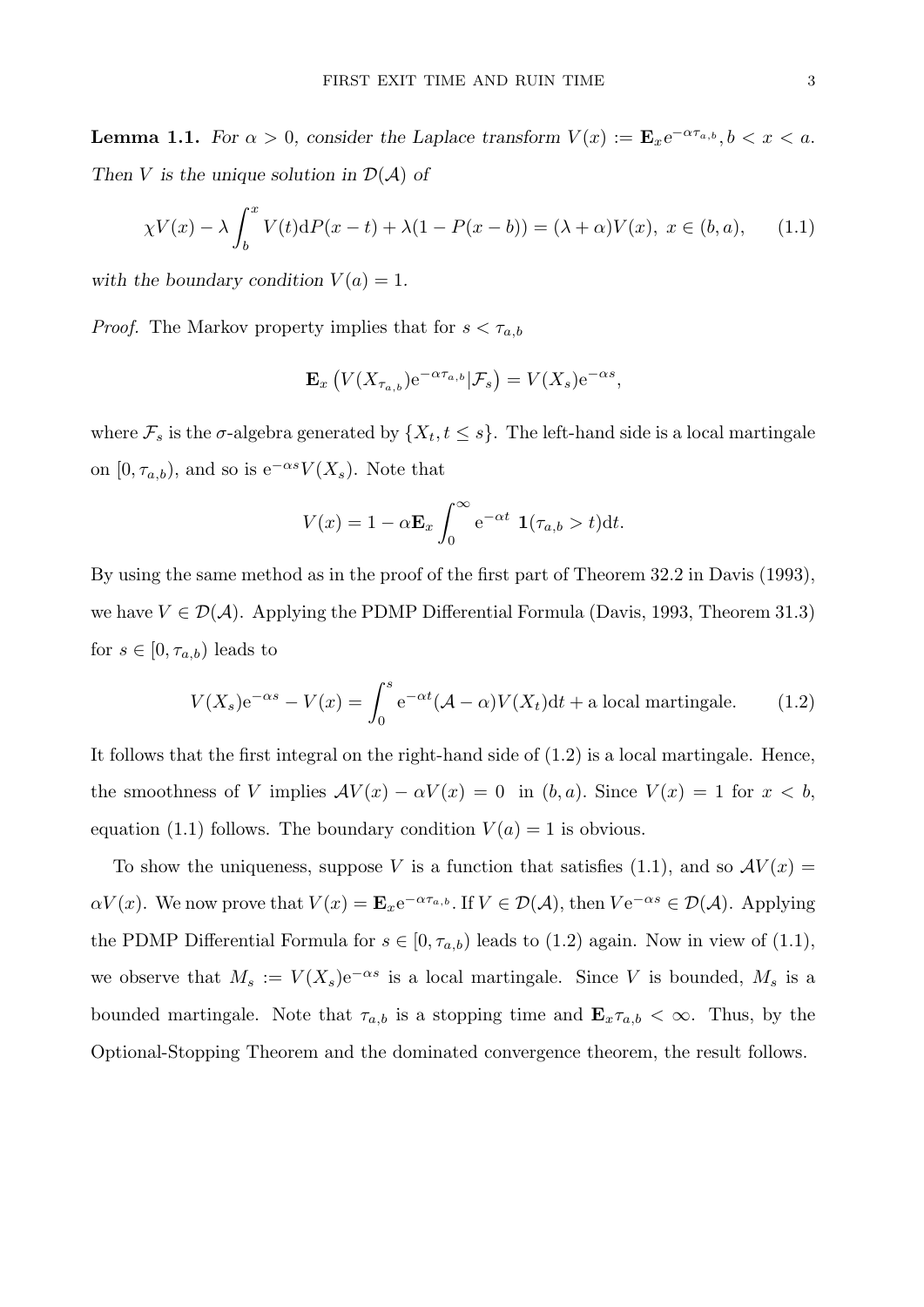*Remark 1.1.* Equation (1.1) remains true when  $b \to -\infty$  or  $a \to \infty$ , but the boundary condition becomes  $\lim_{a\to\infty} V(a) = 0$ .

## **2. Application to the classical model**

We apply the results in the last section to the classical model, i.e.  $c(x) = c$ , a constant. The Laplace transform of a function will be denoted by putting a hat on the function. For example,  $\hat{g}(\beta) = \int_0^\infty e^{-\beta x} g(x) dx$ .

**Assumption 2.1.** We assume that there exists a  $\beta_{\infty} \in [-\infty, 0)$  such that  $\hat{p}(\beta) \to \infty$ when  $\beta \downarrow \beta_{\infty}$ .

The following theorem is a classical result, see Asmussen (2000, p. 109, Corollary 3.5) for a proof using renewal theory.

**Theorem 2.1.** *Let*  $h(x) = \mathbf{E}_x e^{-\alpha \tau_{\infty,0}}$  for  $x > 0$ . Its Laplace transform is given by

$$
\hat{h}(\beta) = \begin{cases}\n\frac{\frac{\lambda}{\beta}\hat{p}(\beta) - \frac{\lambda}{\beta} + ch(0)}{\lambda\hat{p}(\beta) + \beta c - \lambda - \alpha}, & \hat{p}(\beta) < \infty, \\
\frac{1}{\beta}, & \hat{p}(\beta) = \infty.\n\end{cases}
$$
\n(2.1)

*Proof.* By Lemma 1.1, the function  $h(x)$  is the unique solution in  $\mathcal{D}(\mathcal{A})$  of the equation

$$
ch'(x) - \lambda \int_0^x h(t) dP(x-t) + \lambda(1 - P(x)) = (\lambda + \alpha)h(x), \ x \in (0, \infty), \tag{2.2}
$$

with the boundary condition  $h(\infty) = 0$ . If  $\hat{p}(\beta) < \infty$ , equation (2.1) follows from taking the Laplace transforms of the both sides of (2.2). If  $\hat{p}(\beta) = \infty$ ,  $\hat{h}(\beta)$  takes the limiting value as  $\hat{p}(\beta) \rightarrow \infty$ .

Before discussing the inversion formula of (2.1), we need the following lemma.

**Lemma 2.1.** For positive  $\lambda$  and *c* and nonnegative  $\alpha$ , consider the function  $k_{\alpha}(\beta)$  =  $\lambda \hat{p}(\beta) + \beta c - \lambda - \alpha$  on the complex plane, where  $\hat{p}$  is the Laplace transform of  $p$ .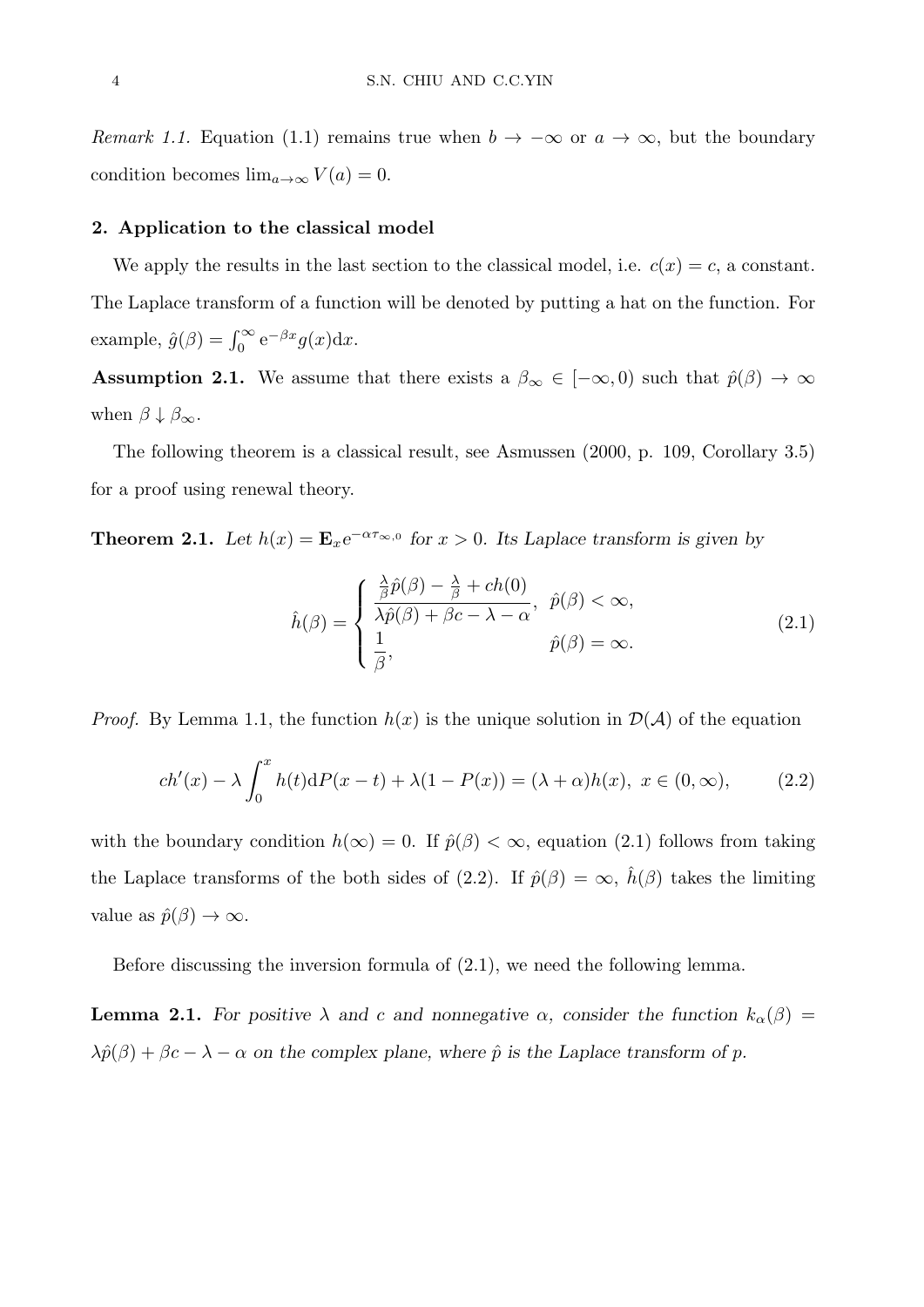(1) If  $\alpha > 0$ , then  $k_{\alpha}(\cdot)$  has a unique positive zero and a negative zero; the remaining *zeros are either negative or having negative real parts.*

*(2) If*  $\alpha = 0$ , then  $k_{\alpha}(\cdot)$  has at least two real zeros, one is a negative and the other is  $\beta = 0$ ; the remaining zeros are either negative or having negative real parts.

*Proof.* If  $\beta \in \mathbb{R}$ ,  $k_{\alpha}(\beta)$  is a continuous convex function that tends to infinity as  $\beta \downarrow \beta_{\infty}$ or  $\beta \uparrow \infty$  and takes the value  $-\alpha$  at  $\beta = 0$ . Hence, if  $\alpha > 0$ ,  $k_{\alpha}(\cdot)$  has a unique positive zero and a negative zero. Moreover, since the positive zero is an increasing function of *α*, it becomes 0 when  $\alpha = 0$ . By the Argument Principle (e.g. Ablowits and Fokas, 1997, p. 259), it can be proved that the remaining zeros are all located on the negative half-plane.

For simplicity, we assume that all zeros  $\beta_1(\alpha), \beta_2(\alpha), \ldots$  of  $k_\alpha(\cdot)$  are simple and that  $\text{Re}(\beta_j(\alpha)) < 0$  for  $j \ge 2$  and  $\beta_1(\alpha) > 0$  for  $\alpha > 0$  and  $\beta_1(0) = 0$ .

**Theorem 2.2.** If the function  $\hat{h}(\cdot)$  in (2.1) is analytic on the complex plane except for  $\beta_1(\alpha), \beta_2(\alpha), \ldots$ , then for  $\alpha > 0$ ,

$$
\mathbf{E}_{x}e^{-\alpha\tau_{\infty,0}} = \begin{cases} \sum_{j\geq 2} \frac{\frac{\lambda}{\beta_{j}(\alpha)}\left(\hat{p}(\beta_{j}(\alpha))-1\right)-\frac{\lambda}{\beta_{1}(\alpha)}\left(\hat{p}(\beta_{1}(\alpha))-1\right)}{\lambda\hat{p}'(\beta_{j}(\alpha))+c}e^{\beta_{j}(\alpha)x}, x > 0, \\ 1-\frac{\alpha}{c\beta_{1}(\alpha)}, \end{cases}
$$
(2.3)

*and*

$$
\mathbf{P}_x(\tau_{\infty,0} < \infty) = \sum_{j \ge 2} \frac{\frac{\lambda}{\beta_j(0)} \left( \hat{p}(\beta_j(0)) - 1 \right) + \lambda E Y_1}{\lambda \hat{p}'(\beta_j(0)) + c} e^{\beta_j(0)x}, \ x > 0. \tag{2.4}
$$

*Proof.* The inversion formula is

$$
h(x) = \frac{1}{2\pi i} \lim_{w \to \infty} \int_{\mu - iw}^{\mu + iw} \hat{h}(\beta) e^{\beta x} d\beta,
$$

where  $\mu$  ( $>\beta_1(\alpha)$ ) is a constant. Since  $\beta \hat{h}(\beta) e^{\beta x} \to 0$  as  $|\beta| \to \infty$ , it follows from Cauchy's Residue Theorem and Jordan's Lemma that

$$
h(x) = \sum_{j\geq 1} \text{Res}(\hat{h}(\beta_j(\alpha))e^{\beta_j(\alpha)x}) = \sum_{j\geq 1} \frac{\frac{\lambda}{\beta_j(\alpha)}(\hat{p}(\beta_j(\alpha))-1) + ch(0)}{\lambda \hat{p}'(\beta_j(\alpha))+c} e^{\beta_j(\alpha)x}.
$$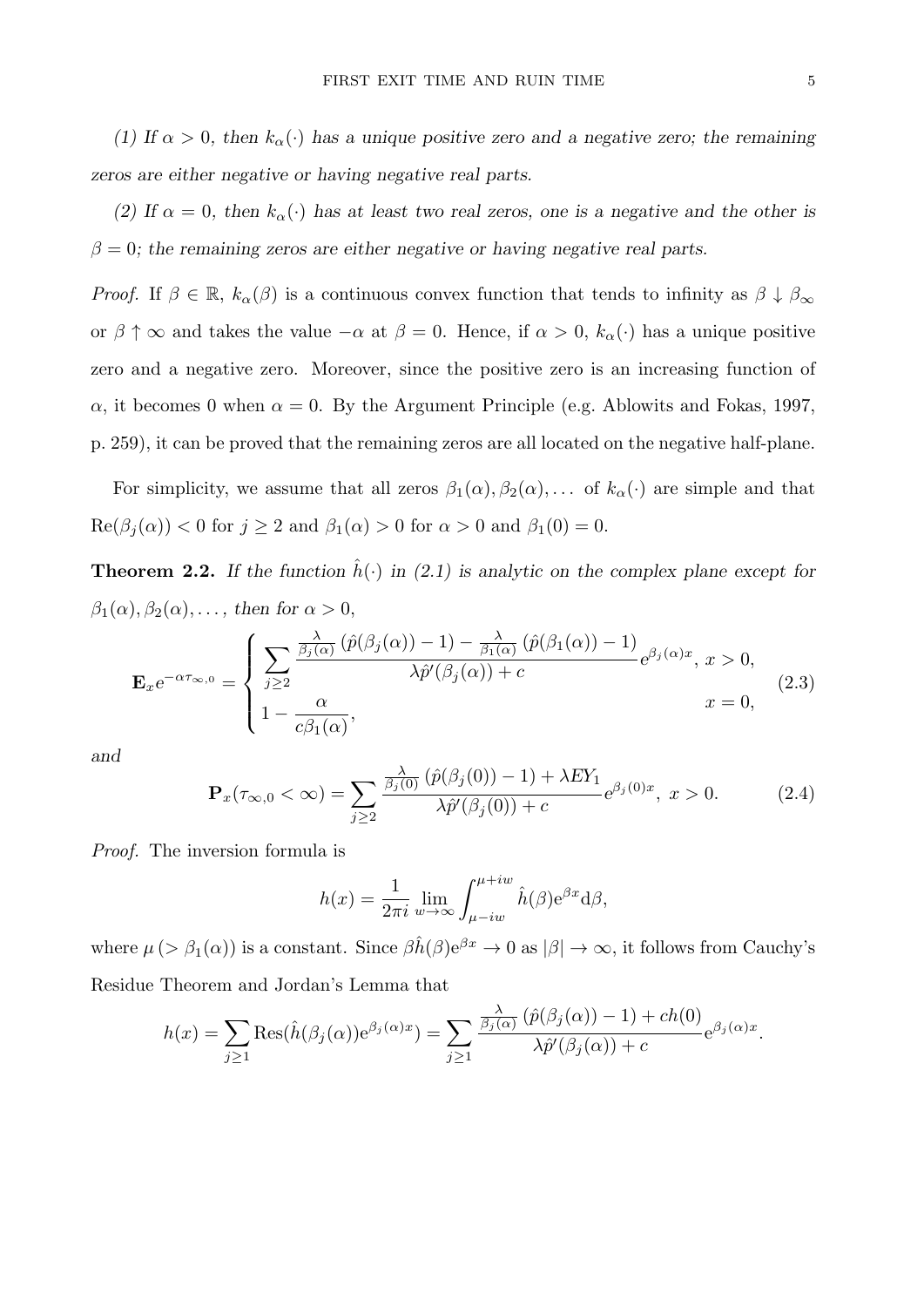The boundedness of  $h(\cdot)$  implies

$$
\frac{\lambda}{\beta_1(\alpha)}\left(\hat{p}(\beta_1(\alpha))-1\right)+ch(0)=0,
$$

as  $\beta_1(\alpha) > 0$ . Equation (2.3) follows. By letting  $\alpha \to 0$ , we get (2.4).

*Remark 2.1.* In particular, when *x* = 0, (2.3) coincides with Asmussen (2000, p. 109, Corollary 3.4). From  $(2.4)$  we can get the well-known Cramér-Lundberg approximation (Rolski *et al.*, 1999, p. 172).

#### **3. Application to the Embrechts-Schmidli model**

In this section, instead of the classical model, we consider that a company earns interest at an interest rate  $\rho_1 > 0$  when the reserve is positive, and borrows money at an interest rate  $\rho_2 > 0$  when the reserve is negative. This model was considered by Embrechts and Schmidli (1994). The vector field of the integral curves in the model is

$$
\chi := \begin{cases} (c+\rho_1x)\frac{\partial}{\partial x}, & x \ge 0, \\ (c+\rho_2x)\frac{\partial}{\partial x}, & x < 0, \end{cases}
$$

where  $c$  is the constant premium income rate. For the sake of simplicity we restrict our attention to exponentially distributed claim sizes, i.e.  $P(x) = 1 - e^{-rx}$  for  $x > 0$ . Denote by  $M(a; c; x)$  the confluent hypergeometric function, and  $U(a; c; x)$  the confluent hypergeometric function of the second kind; see e.g. Magnus *et al.* (1966). We will also use the following notation to simplify the expressions:

$$
\omega(\rho) = 1 - \frac{\lambda}{\rho}, \qquad \delta(\rho) = 1 - \frac{\lambda}{\rho} - \frac{\alpha}{\rho}, \qquad \mu_x(\rho) = rx + \frac{cr}{\rho},
$$
  

$$
M^*(\rho, x) = M(\omega(\rho); \delta(\rho); \mu_x(\rho)), \qquad M^*(\rho, x) = M(\omega(\rho); 1 + \delta(\rho); \mu_x(\rho)),
$$
  

$$
U^*(\rho, x) = U(\omega(\rho); \delta(\rho); \mu_x(\rho)), \qquad U^*_1(\rho, x) = U(\omega(\rho); 1 + \delta(\rho); \mu_x(\rho)).
$$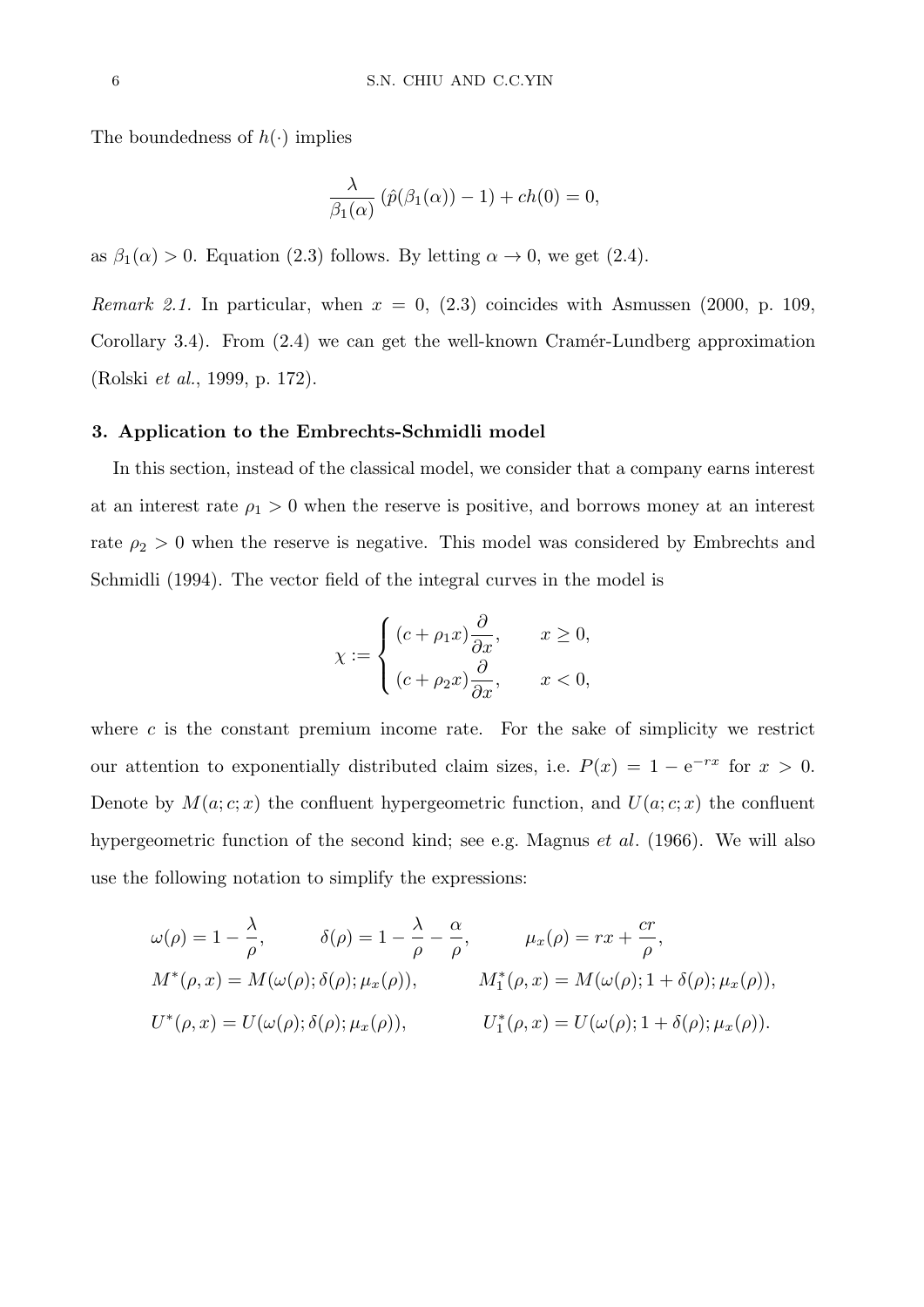**Theorem 3.1.** *Let*  $\alpha > 0$  *and*  $-c/\rho_2 \le b < 0 < a < \infty$ *. Define* 

 $V(x) = \mathbf{E}_x e^{-\alpha \tau_{a,b}}, \ b < x < a.$ 

*(1)* If  $\lambda = \rho_1 = \rho_2 \equiv \rho$ , then

$$
V(x) = \begin{cases} A_1 e^{-rx} \int_{\mu_0(\rho)}^{\mu_x(\rho)} e^y y^{\alpha/\rho} dy + A_2 e^{-rx}, & 0 < x < a, \\ A_3 e^{-rx} \int_{\mu_x(\rho)}^{\mu_0(\rho)} e^y y^{\alpha/\rho} dy + A_4 e^{-rx}, & b < x \le 0, \end{cases}
$$

*where*

$$
A_1 = -A_3 = \frac{(\rho + \alpha + cr + br)e^{ra} - \rho r e^{rb}}{(\rho + \alpha + cr + br) \int_{\mu_0(\rho)}^{\mu_a(\rho)} e^{y} y^{\alpha/\rho} dy},
$$

$$
A_2 = A_4 = \frac{\rho r e^{br}}{\rho + \alpha + cr + br}.
$$

 $(2)$  *If*  $\lambda = \rho_1 \neq \rho_2$ *, and*  $\delta(\rho_2) \neq -n$ *, for*  $n = 0, 1, 2, \ldots$ *, then* 

$$
V(x) = \begin{cases} e^{-rx} \left( A_5 \int_{\mu_0(\rho_1)}^{\mu_x(\rho_1)} e^y y^{\alpha/\rho_1} dy + A_6 \right), & 0 < x < a, \\ e^{-rx} (A_7 M^*(\rho_2, x) + A_8 U^*(\rho_2, x)) & b < x < 0 \end{cases}
$$
(3.1)

$$
\left(e^{-rx}(A_7M^*(\rho_2, x) + A_8U^*(\rho_2, x)),\right) \qquad b < x \le 0,\tag{3.2}
$$

*where*

$$
A_5 = \frac{(\rho_1 + \alpha + cr + br)e^{ra} - \rho_1 r e^{rb}}{(\rho_1 + \alpha + cr + br) \int_{\mu_0(\rho_1)}^{\mu_a(\rho_1)} e^{y} y^{\alpha/\rho_1} dy},
$$
  
\n
$$
A_6 = \frac{\rho_1 r e^{br}}{\rho_1 + \alpha + cr + br},
$$
  
\n
$$
A_7 = \frac{r\omega(\rho_2)U(\omega(\rho_2) + 1; \delta(\rho_2) + 1; \mu_0(\rho_2))A_6 + r e^{\mu_0(\rho_1)} \mu_0(\rho_1)^{\alpha/\rho_1} U^*(\rho_2, 0)A_5}{r M^*(\rho_2, 0)U_1^*(\rho_2, 0) + \frac{\alpha r}{\rho_2 \delta(\rho_2)} M_1^*(\rho_2, 0)U^*(\rho_2, 0)}
$$
  
\n
$$
A_8 = \frac{A_6 - A_7 M^*(\rho_2, 0)}{U^*(\rho_2, 0)}.
$$

*(3)* If  $\lambda = \rho_2 \neq \rho_1$ , and  $\delta(\rho_1) \neq -n$ , for  $n = 0, 1, 2, \ldots$ , then

$$
V(x) = \begin{cases} e^{-rx} (A_9 M^*(\rho_1, x) + A_{10} U^*(\rho_1, x)), & 0 < x < a, \\ e^{-rx} \left( A_{11} \int_{\mu_x(\rho_2)}^{\mu_0(\rho_2)} e^y y^{\alpha/\rho_2} dy + A_{12} \right), & b < x \le 0, \end{cases}
$$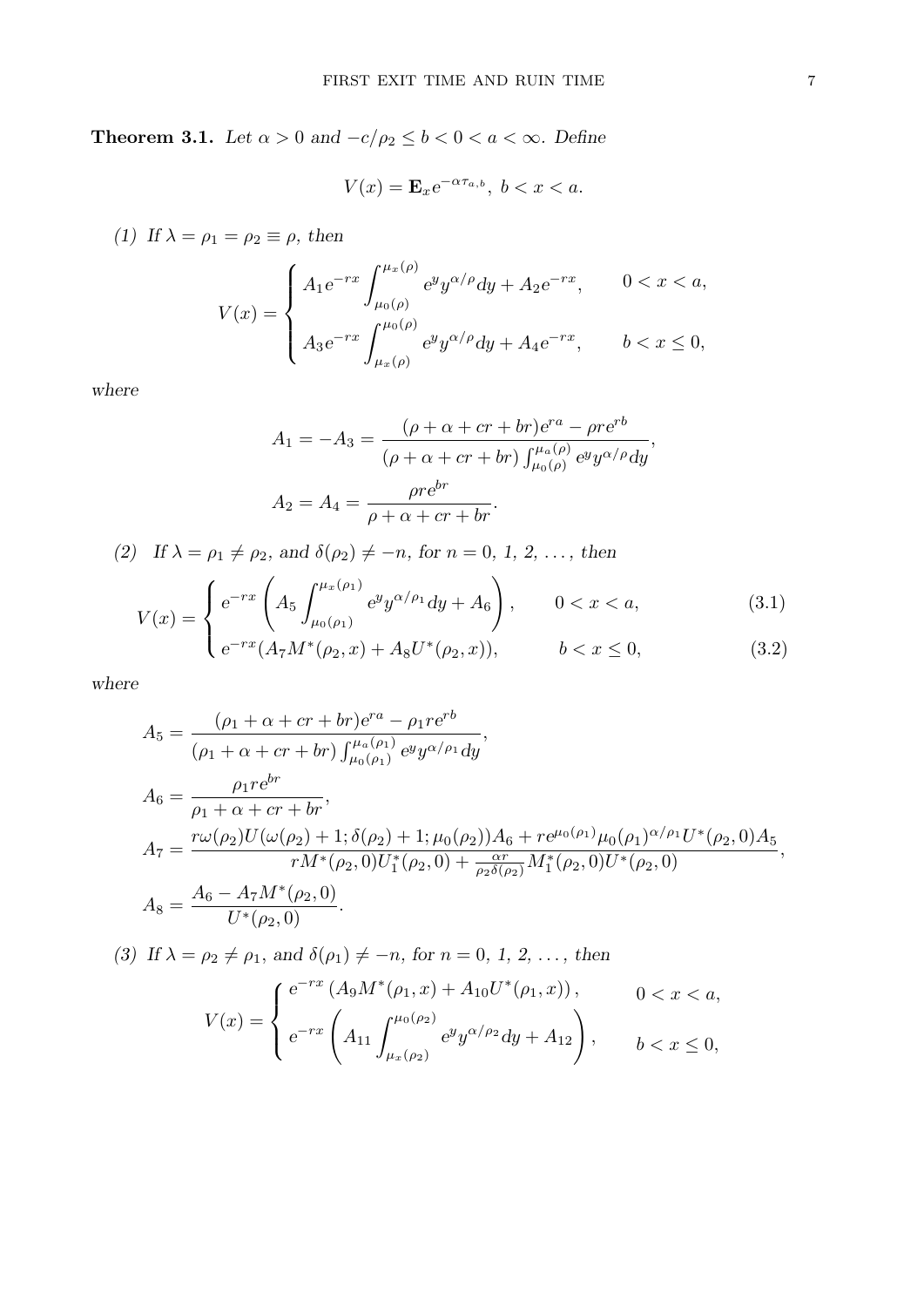*where*

$$
A_{12} = \frac{\rho_2 r e^{br}}{\rho_2 + \alpha + cr + br},
$$
  
\n
$$
A_9 = \frac{e^{ra} U^*(\rho_1, 0) - A_{12} U^*(\rho_1, a)}{M^*(\rho_1, a) U^*(\rho_1, 0) - M^*(\rho_1, 0) U^*(\rho_1, a)},
$$
  
\n
$$
A_{10} = \frac{e^{ra} - A_9 M^*(\rho_1, a)}{U^*(\rho_1, a)},
$$
  
\n
$$
A_{11} = \frac{r A_{10} U_1^*(\rho_1, 0) - A_9 \frac{r \alpha}{\rho_1 \delta(\rho_1)} M_1^*(\rho_1, 0) - r A_{12}}{r e^{\mu_0(\rho_2)} \mu_0(\rho_2)^{\alpha/\rho_2}}.
$$

(4) If 
$$
\lambda \neq \rho_1 \neq \rho_2
$$
, and both  $\delta(\rho_1), \delta(\rho_2) \neq -n$ , for  $n = 0, 1, 2, ...$ , then  
\n
$$
V(x) = \begin{cases} e^{-rx}(A_{13}M^*(\rho_1, x) + A_{14}U^*(\rho_1, x)), & 0 < x < a, \\ e^{-rx}(A_{15}M^*(\rho_2, x) + A_{16}U^*(\rho_2, x)), & b < x \le 0, \end{cases}
$$

*where A<sup>i</sup> 's are constants that are the solutions of the following system of linear equations*

$$
\begin{cases}\nA_{13} \frac{\alpha r}{\rho_1 \delta(\rho_1)} M_1^*(\rho_1, 0) - A_{14} r U_1^*(\rho_1, 0) = A_{15} \frac{\alpha r}{\rho_2 \delta(\rho_2)} M_1^*(\rho_2, 0) - A_{16} r U_1^*(\rho_2, 0), \\
A_{13} M^*(\rho_1, 0) + A_{14} U^*(\rho_1, 0) = A_{15} M^*(\rho_2, 0) + A_{16} U^*(\rho_2, 0), \\
A_{13} M^*(\rho_1, a) + A_{14} U^*(\rho_1, a) = e^{ra}, \\
A_{13} G_1 + A_{14} G_2 = A_{15} G_3 + A_{16} r^2 U(\omega(\rho_2), 2 + \delta(\rho_2), \mu_0(\rho_2)),\n\end{cases}
$$

*where*

$$
G_1 = \frac{\alpha r^2(\omega(\rho_1) - \delta(\rho_1) - 1)}{\rho_1 \delta(\rho_1)(1 + \delta(\rho_1))} M(\omega(\rho_1), 2 + \delta(\rho_1), \frac{cr}{\rho_1}) - \frac{\alpha r(\rho_2 - \rho_1)}{c\rho_1 \delta(\rho_1)} M_1^*(\rho_1, 0),
$$
  
\n
$$
G_2 = r^2 U(\omega(\rho_1); 2 + \delta(\rho_1); \mu_0(\rho_1)) + \frac{r(\rho_2 - \rho_1)}{c} U_1^*(\rho_1, 0),
$$
  
\n
$$
G_3 = \frac{\alpha r^2(\omega(\rho_1) - \delta(\rho_1) - 1)}{(\rho_1 - \lambda - \alpha)(1 + \delta(\rho_1))} M(\omega(\rho_2); 2 + \delta(\rho_2); \mu_0(\rho_2)).
$$

*Proof.* By Lemma 1.1,  $V(\cdot)$  is absolute continuous in  $(b, a)$  and satisfies (1.1) with the boundary condition  $V(a) = 1$ . Multiplying (1.1) by  $e^{-rx}$  and differentiating with respect to *x* yield

$$
(\rho x + c)V''(x) + (\rho rx + rc + \rho - \lambda - \alpha)V'(x) - \alpha rV(x) = 0,
$$
\n(3.3)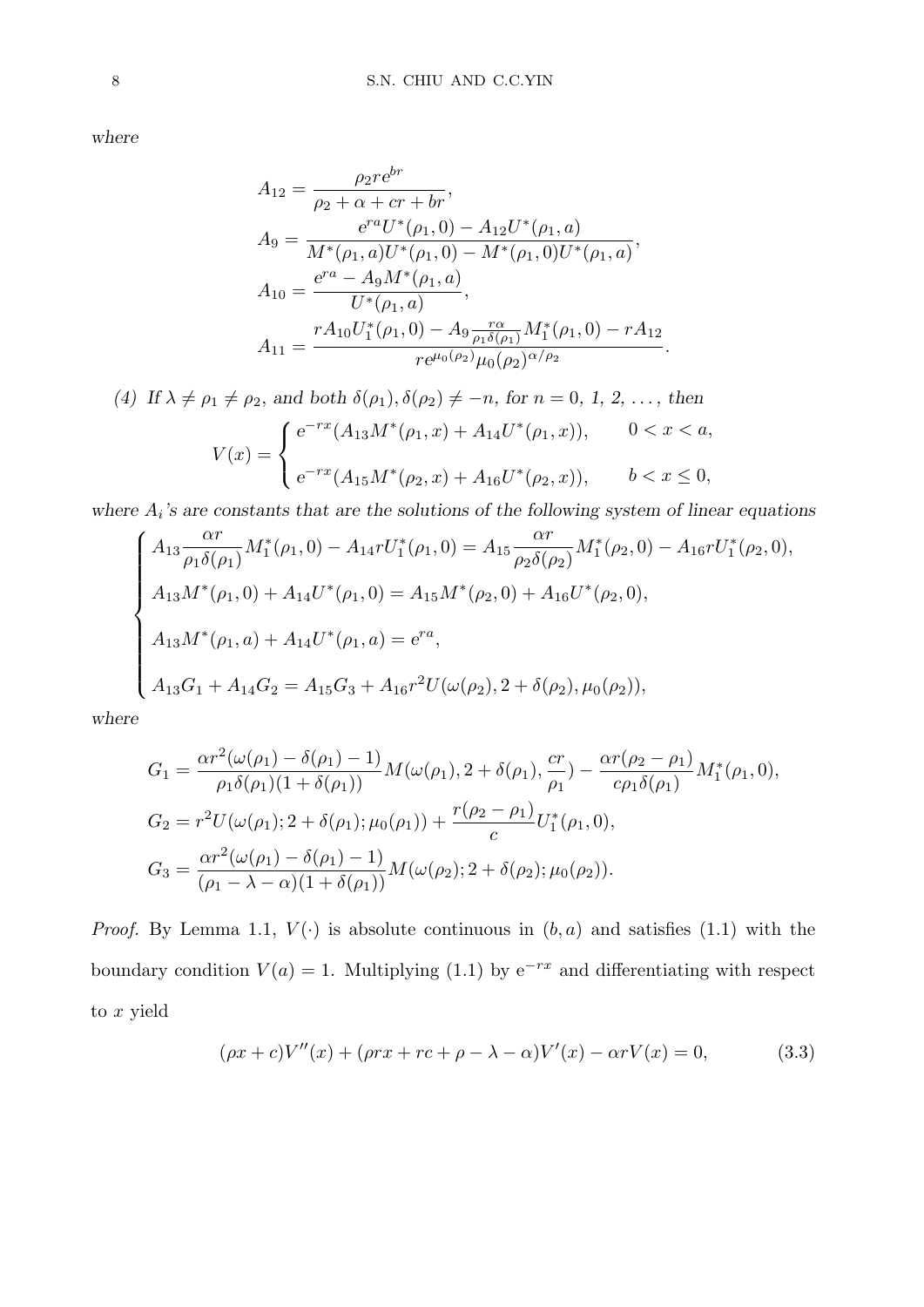where  $\rho = \rho_1$  if  $0 < x < a$  and  $\rho = \rho_2$  if  $b < x \le 0$ . We only prove case (2) here; the proofs of cases  $(1)$ ,  $(3)$  and  $(4)$  are similar.

If  $\lambda = \rho_1$ , then the bounded solution of (3.3) for  $0 < x < a$  is of the form of (3.1), where  $A_5$  and  $A_6$  are constants.

If  $\lambda \neq \rho_2$ , substituting  $W(y) = e^{y - cr/\rho_2} V(\frac{y}{r})$  $\frac{y}{r} - \frac{c}{\rho_2}$  $\frac{c}{\rho_2}$ ) into (3.3) yields

$$
yW''(y) + \left(1 - \frac{\alpha}{\rho_2} - \frac{\lambda}{\rho_2} - y\right)W'(y) + \left(\frac{\lambda}{\rho_2} - 1\right)W(y) = 0, \quad \frac{cr}{\rho_2} + br < y < \frac{cr}{\rho_2},
$$

which is Kummer's differential equation, see e.g. Magnus *et al.* (1966). If  $\delta(\rho_2) \neq -n$ , for  $n = 0, 1, 2, \ldots$ , the complete solution is given by

$$
W(y)=A_7M(\omega(\rho_2);\delta(\rho_2);y)+A_8U(\omega(\rho_2);\delta(\rho_2);y),\ \ \frac{cr}{\rho_2}+br
$$

where  $A_7$  and  $A_8$  are constants. Thus, equation (3.2) follows. The values of  $A_5$ ,  $A_7$  and  $A_8$  can be determined by the boundary condition  $V(a) = 1$  and the continuity of  $V(\cdot)$  and  $V'$ ( $\cdot$ ) at zero. Finally, substituting (3.1) into (1.1) and equating the coefficients of e<sup>*−rx*</sup> yield the expression for  $A_6$ .

*Remark 3.1.* Letting  $a \to \infty$  and taking  $b = -c/\rho_2$ , we can obtain the Laplace transform of the distribution of the time of absolute ruin, and from which the probability of absolute ruin in the infinite horizon case can be derived.

#### **References**

Ablowitz, M. J., Fokas, A. S., 1997. Complex Variables: Introduction and Applications. Cambridge University Press, Cambridge.

Asmussen, S., 2000. Ruin Probabilities. World Scientific, Singapore.